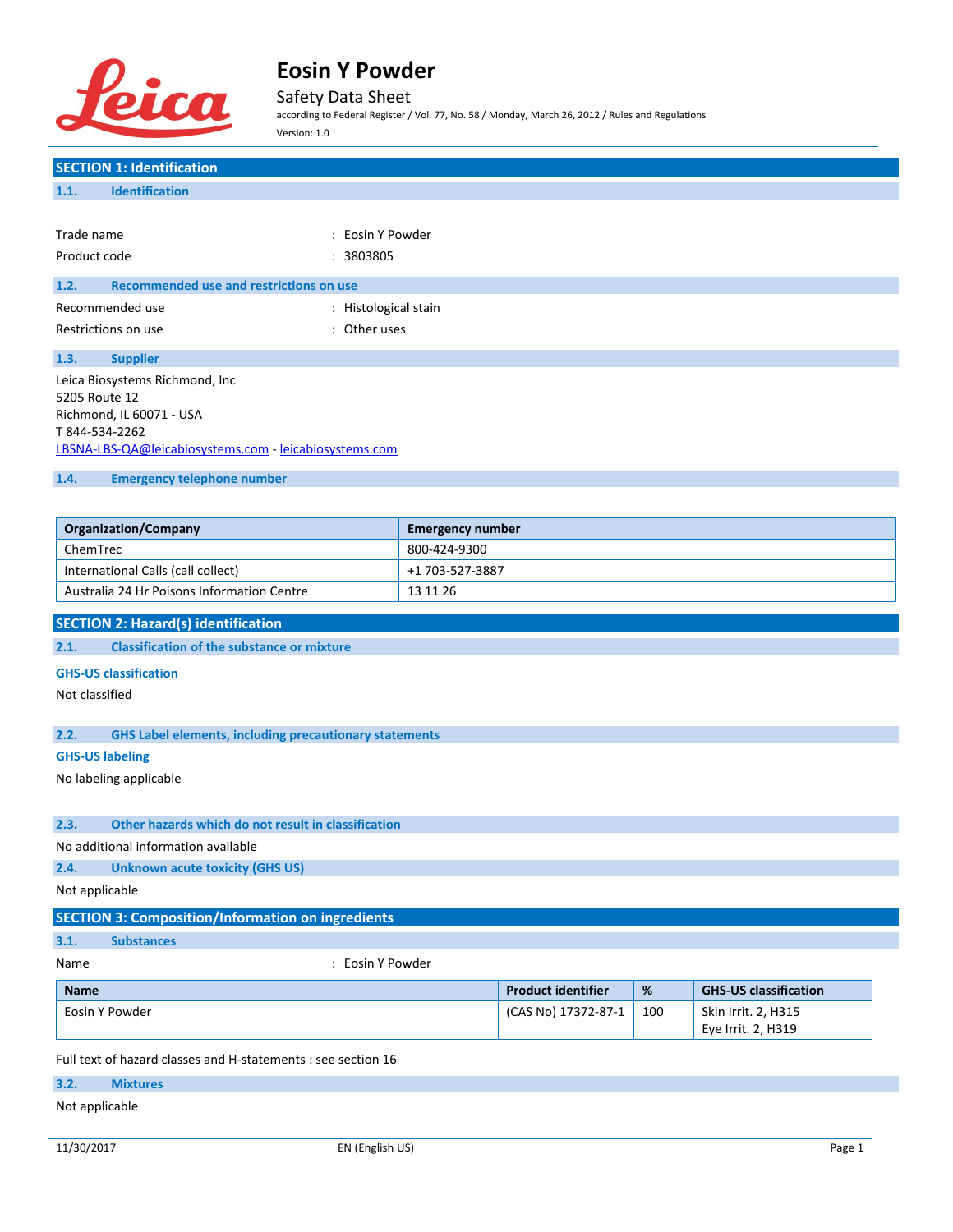# Safety Data Sheet

according to Federal Register / Vol. 77, No. 58 / Monday, March 26, 2012 / Rules and Regulations

|            | <b>SECTION 4: First-aid measures</b>                                |                                                                                                                                                                |
|------------|---------------------------------------------------------------------|----------------------------------------------------------------------------------------------------------------------------------------------------------------|
| 4.1.       | <b>Description of first aid measures</b>                            |                                                                                                                                                                |
|            | First-aid measures after inhalation                                 | : Remove person to fresh air and keep comfortable for breathing.                                                                                               |
|            | First-aid measures after skin contact                               | : Wash skin with plenty of water.                                                                                                                              |
|            | First-aid measures after eye contact                                | : Rinse eyes with water as a precaution.                                                                                                                       |
|            | First-aid measures after ingestion                                  | : Call a poison center/doctor/physician if you feel unwell.                                                                                                    |
| 4.2.       | Most important symptoms and effects (acute and delayed)             |                                                                                                                                                                |
|            | No additional information available                                 |                                                                                                                                                                |
| 4.3.       | Immediate medical attention and special treatment, if necessary     |                                                                                                                                                                |
|            | Treat symptomatically.                                              |                                                                                                                                                                |
|            | <b>SECTION 5: Fire-fighting measures</b>                            |                                                                                                                                                                |
| 5.1.       | Suitable (and unsuitable) extinguishing media                       |                                                                                                                                                                |
|            | Suitable extinguishing media                                        | : Water spray. Dry powder. Foam.                                                                                                                               |
| 5.2.       | Specific hazards arising from the chemical                          |                                                                                                                                                                |
| Reactivity |                                                                     | : The product is non-reactive under normal conditions of use, storage and transport.                                                                           |
| 5.3.       | Special protective equipment and precautions for fire-fighters      |                                                                                                                                                                |
|            | Protection during firefighting                                      | : Do not attempt to take action without suitable protective equipment. Self-contained<br>breathing apparatus. Complete protective clothing.                    |
|            | <b>SECTION 6: Accidental release measures</b>                       |                                                                                                                                                                |
| 6.1.       | Personal precautions, protective equipment and emergency procedures |                                                                                                                                                                |
| 6.1.1.     | For non-emergency personnel                                         |                                                                                                                                                                |
|            | <b>Emergency procedures</b>                                         | : Ventilate spillage area.                                                                                                                                     |
| 6.1.2.     | For emergency responders                                            |                                                                                                                                                                |
|            | Protective equipment                                                | : Do not attempt to take action without suitable protective equipment. For further<br>information refer to section 8: "Exposure controls/personal protection". |
| 6.2.       | <b>Environmental precautions</b>                                    |                                                                                                                                                                |
|            | Avoid release to the environment.                                   |                                                                                                                                                                |
| 6.3.       | Methods and material for containment and cleaning up                |                                                                                                                                                                |
|            | Methods for cleaning up                                             | : Mechanically recover the product.                                                                                                                            |
|            | Other information                                                   | : Dispose of materials or solid residues at an authorized site.                                                                                                |
| 6.4.       | <b>Reference to other sections</b>                                  |                                                                                                                                                                |
|            | For further information refer to section 13.                        |                                                                                                                                                                |
|            | <b>SECTION 7: Handling and storage</b>                              |                                                                                                                                                                |
| 7.1.       | <b>Precautions for safe handling</b>                                |                                                                                                                                                                |
|            | Precautions for safe handling                                       | : Ensure good ventilation of the work station. Wear personal protective equipment.                                                                             |
|            | Hygiene measures                                                    | : Do not eat, drink or smoke when using this product. Always wash hands after handling the<br>product.                                                         |
| 7.2.       | Conditions for safe storage, including any incompatibilities        |                                                                                                                                                                |
|            | Storage conditions                                                  | : Store in a well-ventilated place. Keep cool.                                                                                                                 |
|            | <b>SECTION 8: Exposure controls/personal protection</b>             |                                                                                                                                                                |

| 8.1. |  | <b>Control parameters</b> |
|------|--|---------------------------|
|------|--|---------------------------|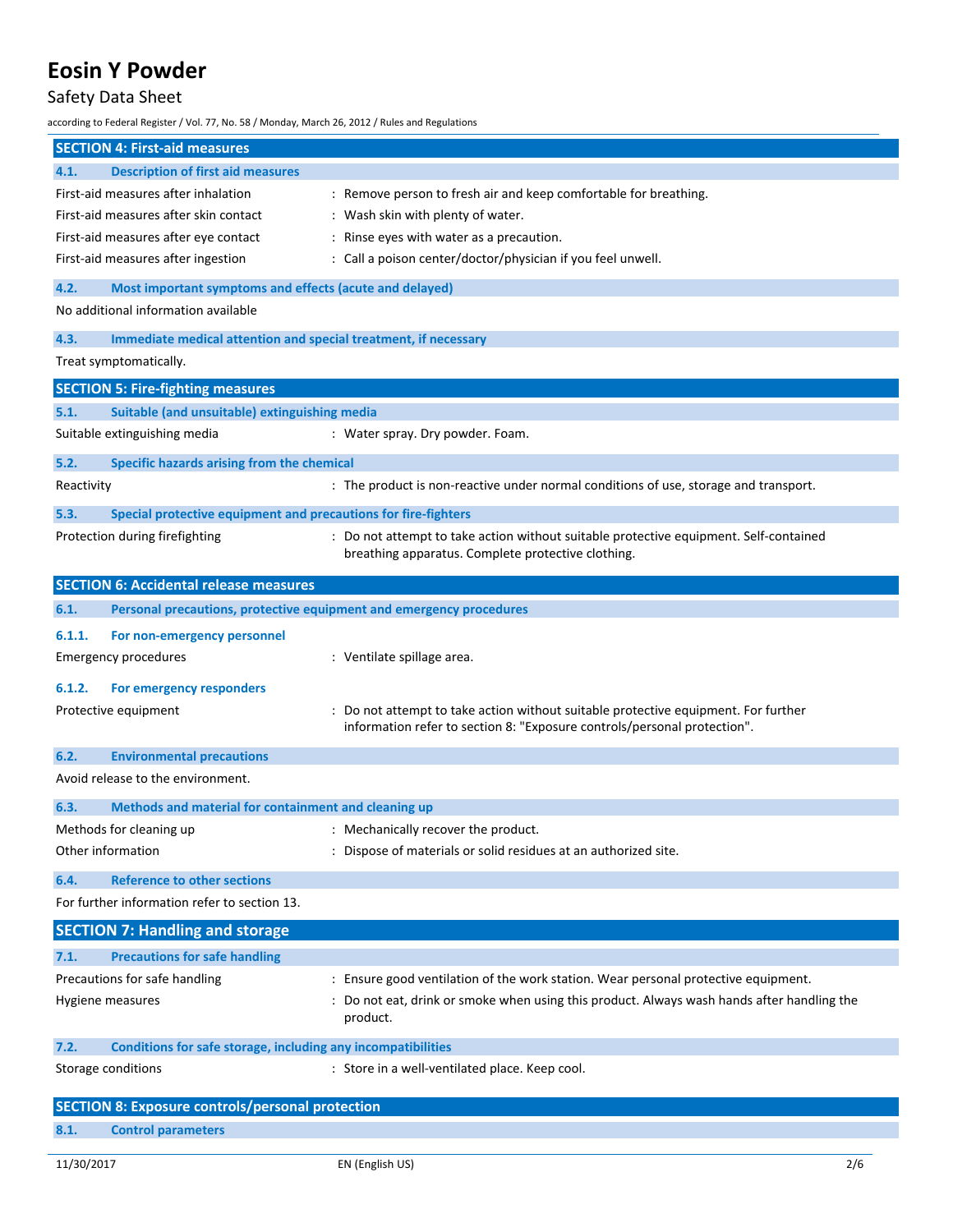# Safety Data Sheet

according to Federal Register / Vol. 77, No. 58 / Monday, March 26, 2012 / Rules and Regulations

## **Eosin Y Powder (17372-87-1)**

Not applicable

## **8.2. Appropriate engineering controls**

Appropriate engineering controls : Ensure good ventilation of the work station.

Environmental exposure controls : Avoid release to the environment.

### **8.3. Individual protection measures/Personal protective equipment**

#### **Hand protection:**

Protective gloves

### **Eye protection:**

Safety glasses

### **Skin and body protection:**

Wear suitable protective clothing

### **Respiratory protection:**

In case of insufficient ventilation, wear suitable respiratory equipment

| <b>SECTION 9: Physical and chemical properties</b>            |                                                                                                                                                                                                             |
|---------------------------------------------------------------|-------------------------------------------------------------------------------------------------------------------------------------------------------------------------------------------------------------|
| Information on basic physical and chemical properties<br>9.1. |                                                                                                                                                                                                             |
| Physical state                                                | : Solid                                                                                                                                                                                                     |
| Color                                                         | : Mixture contains one or more component(s) which have the following colour(s):<br>Yellow to red-brown                                                                                                      |
| Odor                                                          | : There may be no odour warning properties, odour is subjective and inadequate to warn of<br>overexposure.<br>Mixture contains one or more component(s) which have the following odour:<br><b>Odourless</b> |
| Odor threshold                                                | : No data available                                                                                                                                                                                         |
| рH                                                            | : No data available                                                                                                                                                                                         |
| Melting point                                                 | : No data available                                                                                                                                                                                         |
| Freezing point                                                | : Not applicable                                                                                                                                                                                            |
| <b>Boiling point</b>                                          | : No data available                                                                                                                                                                                         |
| Flash point                                                   | : Not applicable                                                                                                                                                                                            |
| Relative evaporation rate (butyl acetate=1)                   | : No data available                                                                                                                                                                                         |
| Flammability (solid, gas)                                     | : Non flammable.                                                                                                                                                                                            |
| Vapor pressure                                                | : No data available                                                                                                                                                                                         |
| Relative vapor density at 20 °C                               | : No data available                                                                                                                                                                                         |
| Relative density                                              | : Not applicable                                                                                                                                                                                            |
| Solubility                                                    | : No data available                                                                                                                                                                                         |
| Log Pow                                                       | : No data available                                                                                                                                                                                         |
| Auto-ignition temperature                                     | : Not applicable                                                                                                                                                                                            |
| Decomposition temperature                                     | : No data available                                                                                                                                                                                         |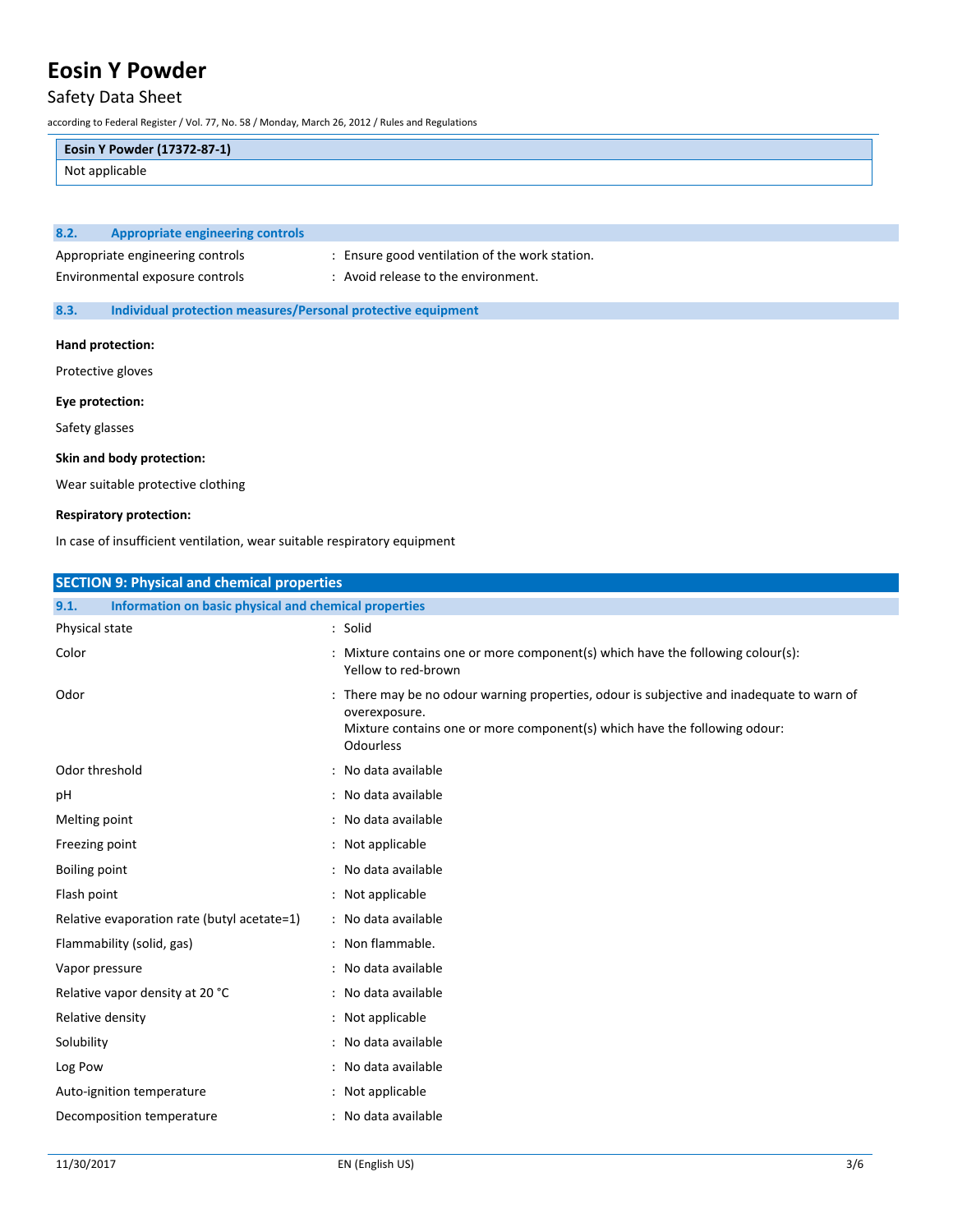## Safety Data Sheet

according to Federal Register / Vol. 77, No. 58 / Monday, March 26, 2012 / Rules and Regulations

| $:$ Not applicable  |
|---------------------|
| : No data available |
| $:$ Not applicable  |
| : No data available |
| : No data available |
|                     |

### **9.2. Other information**

No additional information available

## **SECTION 10: Stability and reactivity**

### **10.1. Reactivity**

The product is non-reactive under normal conditions of use, storage and transport.

### **10.2. Chemical stability**

Stable under normal conditions.

## **10.3. Possibility of hazardous reactions**

No dangerous reactions known under normal conditions of use.

### **10.4. Conditions to avoid**

None under recommended storage and handling conditions (see section 7).

### **10.5. Incompatible materials**

No additional information available

### **10.6. Hazardous decomposition products**

Under normal conditions of storage and use, hazardous decomposition products should not be produced.

|       | <b>SECTION 11: Toxicological information</b> |  |  |
|-------|----------------------------------------------|--|--|
| 11.1. | Information on toxicological effects         |  |  |

| Acute toxicity                    | : Not classified                            |
|-----------------------------------|---------------------------------------------|
| Skin corrosion/irritation         | : Not classified                            |
| Serious eye damage/irritation     | Not classified<br>$\mathbb{R}^{\mathbb{Z}}$ |
| Respiratory or skin sensitization | : Not classified                            |
| Germ cell mutagenicity            | Not classified<br>÷                         |
| Carcinogenicity                   | : Not classified                            |

| Eosin Y Powder (17372-87-1)                                                  |                      |
|------------------------------------------------------------------------------|----------------------|
| IARC group                                                                   | 3 - Not classifiable |
| Reproductive toxicity                                                        | : Not classified     |
| Specific target organ toxicity – single exposure $\therefore$ Not classified |                      |
| Specific target organ toxicity – repeated<br>exposure                        | : Not classified     |
| Aspiration hazard                                                            | : Not classified     |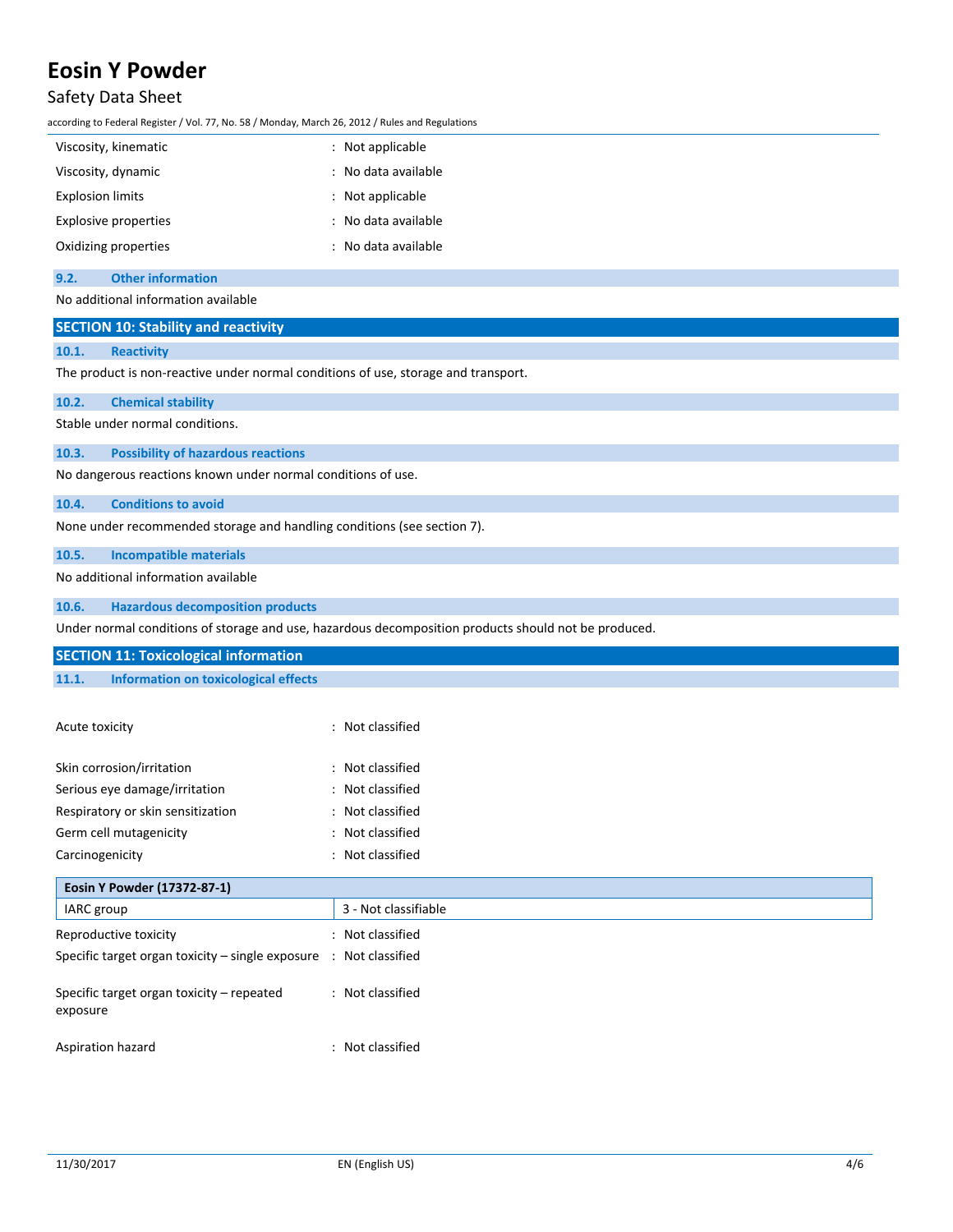## Safety Data Sheet

according to Federal Register / Vol. 77, No. 58 / Monday, March 26, 2012 / Rules and Regulations

| <b>SECTION 12: Ecological information</b> |                                                                                                                           |
|-------------------------------------------|---------------------------------------------------------------------------------------------------------------------------|
| 12.1.<br><b>Toxicity</b>                  |                                                                                                                           |
| Ecology - general                         | : The product is not considered harmful to aguatic organisms or to cause long-term adverse<br>effects in the environment. |

| 12.2. | <b>Persistence and degradability</b> |                                               |  |
|-------|--------------------------------------|-----------------------------------------------|--|
|       | Eosin Y Powder (17372-87-1)          |                                               |  |
|       | Persistence and degradability        | Biodegradability in water: no data available. |  |
| 12.3. | <b>Bioaccumulative potential</b>     |                                               |  |
|       | Eosin Y Powder (17372-87-1)          |                                               |  |

| Log Pow                      | value                                          |
|------------------------------|------------------------------------------------|
| potential<br>Bıc<br>mulative | No<br>ı available.<br>nulation<br>data<br>החומ |
|                              |                                                |

### **12.4. Mobility in soil**

No additional information available

## **12.5. Other adverse effects**

## No additional information available

|       | <b>SECTION 13: Disposal considerations</b> |                                                                                             |
|-------|--------------------------------------------|---------------------------------------------------------------------------------------------|
| 13.1. | Disposal methods                           |                                                                                             |
|       | Waste treatment methods                    | Dispose of contents/container in accordance with licensed collector's sorting instructions. |

## **SECTION 14: Transport information**

**Department of Transportation (DOT)**

In accordance with DOT Not applicable

## **Transport by sea**

Not applicable

#### **Air transport**

Not applicable

| <b>SECTION 15: Regulatory information</b> |  |
|-------------------------------------------|--|
| 15.1. US Federal regulations              |  |
|                                           |  |

## **Eosin Y Powder (17372-87-1)**

Listed on the United States TSCA (Toxic Substances Control Act) inventory

# **15.2. International regulations**

#### **CANADA**